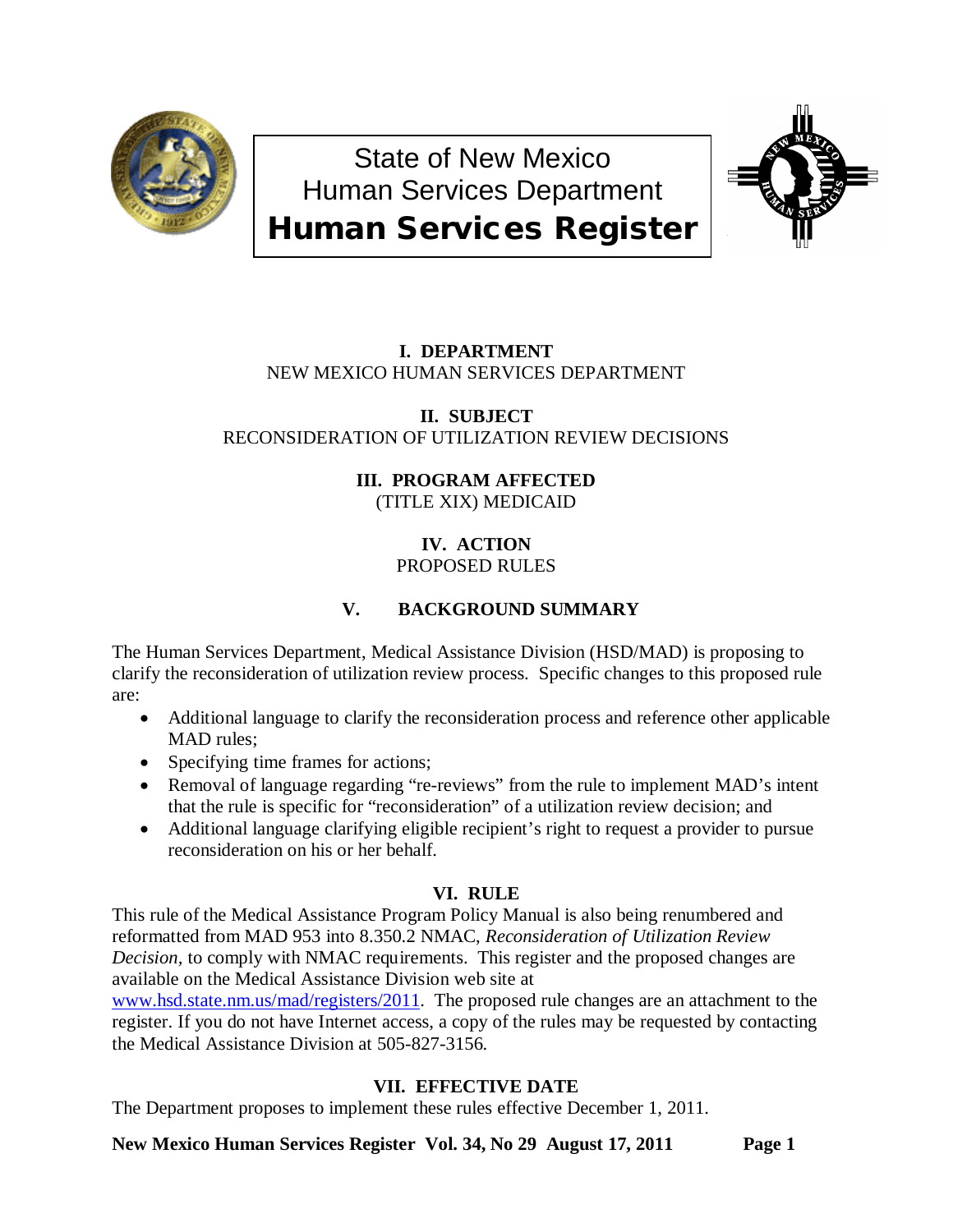## **VIII. PUBLIC HEARING**

A public hearing to receive testimony on these proposed rules will be held at 9:a.m. on Monday, October 17, 2011 in the South Park Conference Room, 2055 S. Pacheco, Ste 500-590, Santa Fe, NM.

If you are a person with a disability and you require this information in an alternative format or require a special accommodation to participate in the public hearing, please contact the Division toll free at 1-888-997-2583 and ask for extension 7-3156. In Santa Fe call 827-3156. The Department's TDD system may be accessed toll-free at 1-800-659-8331 or in Santa Fe by calling 827-3184. The Department requests at least ten (10) days advance notice to provide requested alternative formats and special accommodations.

Copies of all comments will be made available by the Medical Assistance Division upon request by providing copies directly to a requestor or by making them available on the MAD website or at a location within the county of the requestor.

## **IX. ADDRESS**

Interested persons may address written or recorded comments to:

Sidonie Squier, Secretary Human Services Department P.O. Box 2348 Santa Fe, New Mexico 87504-2348

These comments must be received no later than 5:00 p.m. on October 17, 2011. Written and recorded comments will be given the same consideration as oral comments made at the public hearing. Interested persons may also address comments via electronic mail to: [barbara.watkins@state.nm.us.](mailto:barbara.watkins@state.nm.us)

## **X. PUBLICATION**

Publication of these rules approved by:

SIDONIE SQUIER, SECRETARY HUMAN SERVICES DEPARTMENT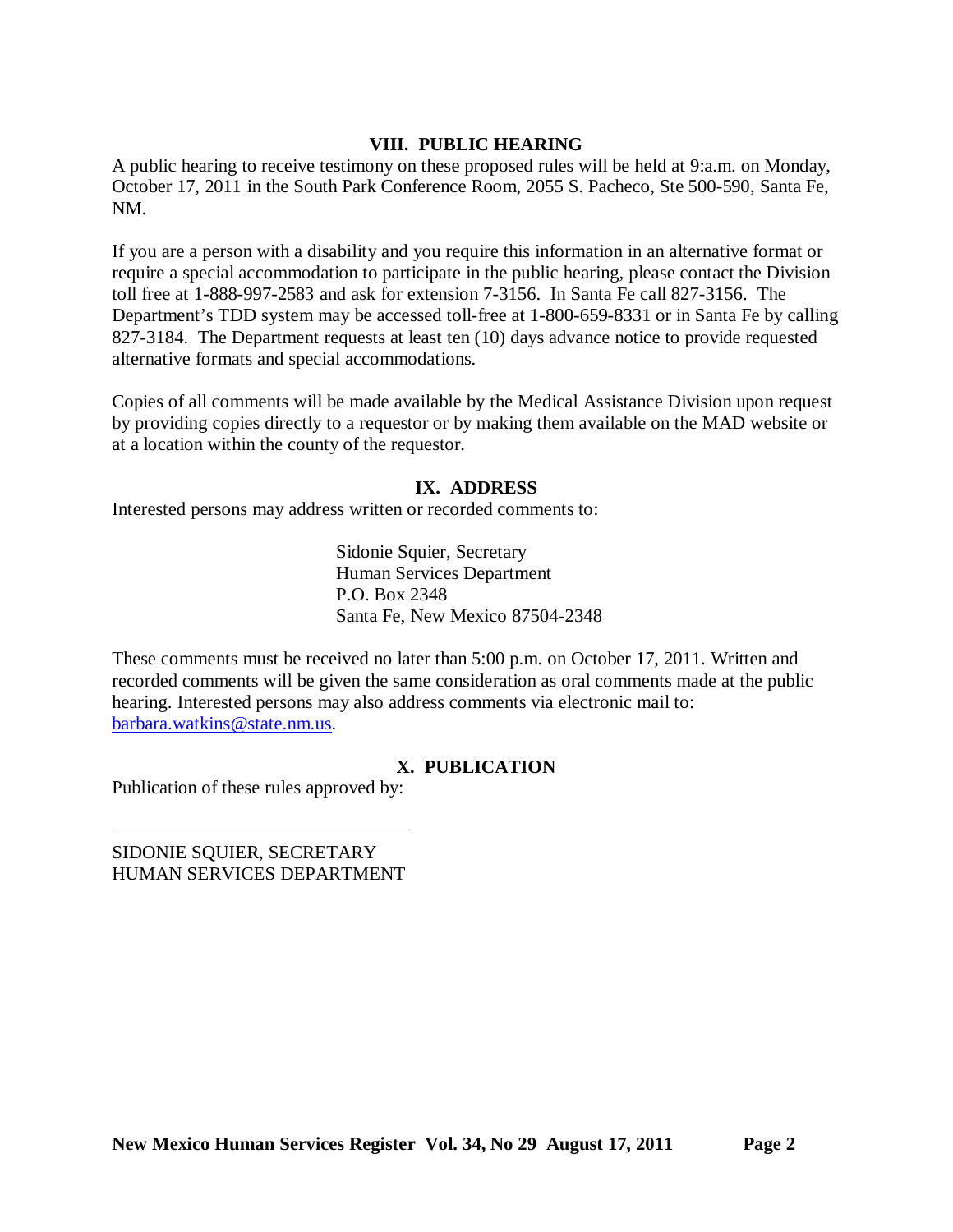#### **MAD-MR: RECONSIDERATION OF UTILIZATION REVIEW EFF: Proposed RECONSIDERATION OF UTILIZATION REVIEW DECISIONS**

### **TITLE 8 SOCIAL SERVICES CHAPTER 350 RECONSIDERATION OF UTILIZATION REVIEW PART 2 RECONSIDERATION OF UTILIZATION REVIEW DECISIONS**

**8.350.2.1 ISSUING AGENCY:** New Mexico Human Services Department (HSD). [2/1/95; 8.350.2.1 NMAC - Rn, 8 NMAC 4.MAD.000.1; A, 12/1/11]

**8.350.2.2 SCOPE:** The rule applies to the general public. [2/1/95; 8.350.2.2 NMAC - Rn, 8 NMAC 4.MAD.000.2, 12/1/11]

**8.350.2.3 STATUTORY AUTHORITY:** [The New Mexico medicaid program is administered pursuant to regulations promulgated by the federal department of health and human services under Title XIX of the Social Security Act, as amended and by the state human services department pursuant to state statute. See Section 27-2-12 et seq. NMSA 1978 (Repl. Pamp. 1991).] T<u>he New Mexico medicaid program and other health care programs are</u> [2/1/95; 8.350.2.3 NMAC - Rn, 8 NMAC 4.MAD.000.3; A, 12/1/11] administered pursuant to regulations promulgated by the federal department of health and human services under title XIX of the Social Security Act as amended or by state statute. See NMSA 1978, Section 27-1-12 et seq.

**8.350.2.4 DURATION:** Permanent

[2/1/95; 8.350.2.4 NMAC - Rn, 8 NMAC 4.MAD.000.4, 12/1/11]

**8.350.2.5 EFFECTIVE DATE:** November 1, 1996 unless a later date is cited at the end of a section. [11/1/96; 8.350.2.5 NMAC - Rn, 8 NMAC 4.MAD.000.5; A, 12/1/11]

**8.350.2.6 OBJECTIVE:** The objective of [these regulations] this rule is to provide [policies] instructions for the service portion of the New Mexico medicaid [program. These policies describe eligible providers, covered services, noncovered services, utilization review, and provider reimbursement] programs. [2/1/95; 8.350.2.6 NMAC - Rn, 8 NMAC 4.MAD.000.6; A, 12/1/11]

### **8.350.2.7 DEFINITIONS:** [RESERVED]

**8.350.2.8 MISSION STATEMENT:** [The mission of the New Mexico medical assistance division (MAD) is to maximize the health status of medicaid-eligible individuals by furnishing payment for quality health services at levels comparable to private health plans.] To reduce the impact of poverty on people living in New Mexico and to assure low income and individuals with disabilities in New Mexico equal participation in the life of their communities.

[2/1/95; 8.350.2.8 NMAC - Rn, 8 NMAC 4.MAD.002; A, 12/1/11]

**8.350.2.9 [RECONSIDERATION OF] UTILIZATION REVIEW DECISIONS:** [Providers who are dissatisfied with a medical necessity decision made or utilization review action taken by the New Mexico medical assistance division (MAD), MAD utilization review contractor (UR contractor), or MAD designee can request a rereview and reconsideration. This part describes the re-review and reconsideration process for utilization review decisions.]

A. Utilization review decisions are those decisions that the medical assistance division (MAD), the MAD utilization review (UR) contractor or a MAD designee makes regarding the medical necessity of services or items that require authorization for medical necessity or a level of care (LOC) determination prior to reimbursement by MAD and its fee-for-service program. For applicable rules for services and items provided through a MAD managed care organization (MCO), refer to 8.305.12 NMAC, *MCO Member Grievance System,* 8.306.12 NMAC, *Member Grievance Resolution*, and 8.307.12 NMAC, *Member Grievance Resolution*. For applicable rules for services and items provided through coordinated service contractors, refer to 8.349.2 NMAC, *Appeals and Grievance Process*.

B. For services for which payment has already been made for which MAD is recouping payment due to a post payment review of medical necessity or LOC, the applicable rule is 8.353.2 NMAC, *Provider Hearings.* C. Decisions are based on information submitted by the provider in a format specified by MAD, the

MAD coordinated services contractor (MAD UR contractor), or a MAD designee, and applicable state rules.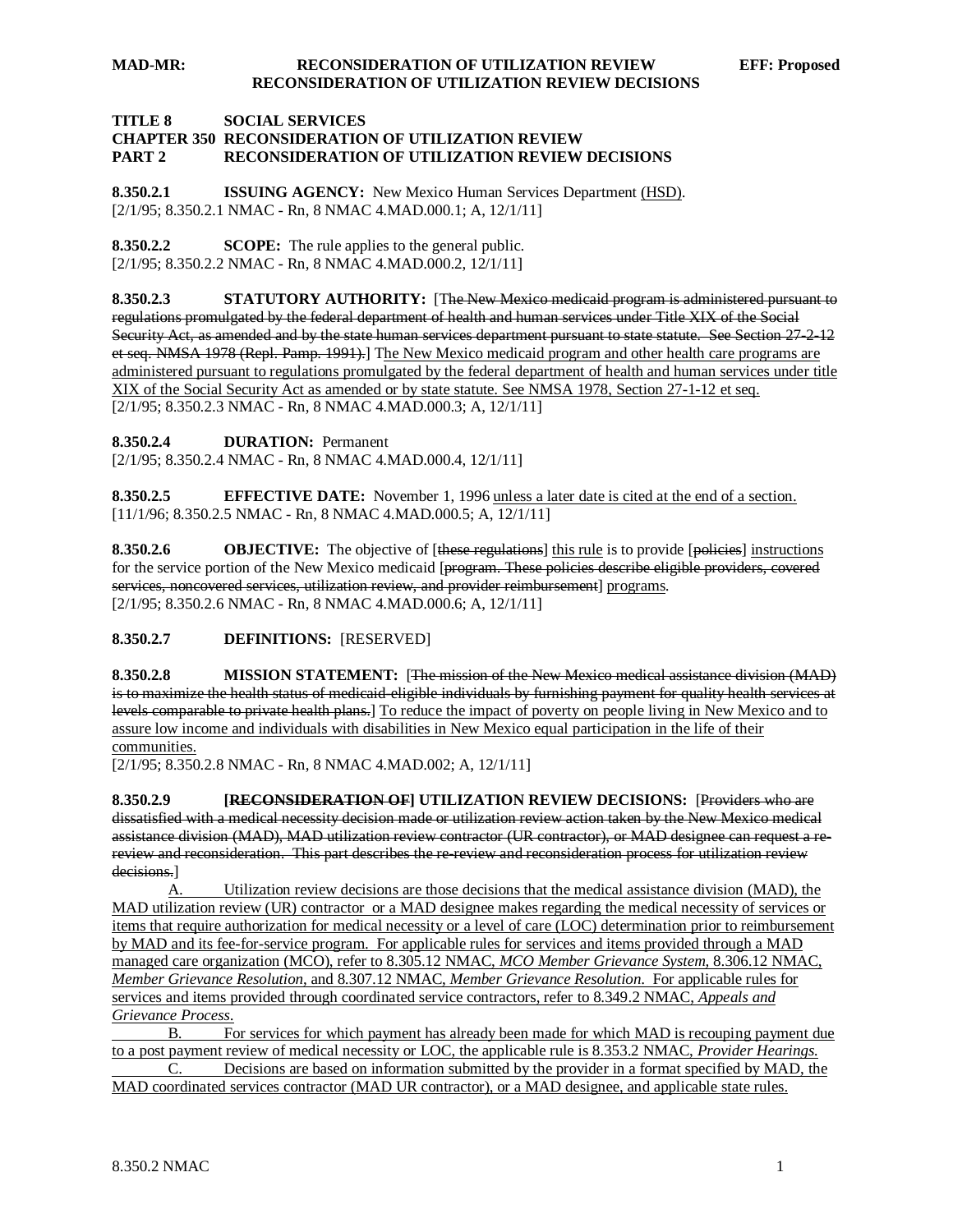### **MAD-MR: RECONSIDERATION OF UTILIZATION REVIEW EFF: Proposed RECONSIDERATION OF UTILIZATION REVIEW DECISIONS**

[11/1/96; 8.350.2.9 NMAC - Rn, 8 NMAC 4.MAD.953; A, 12/1/11] D. Prior to making a decision, the medical assistance division (MAD) may reduce the authorized services and items including frequency, intensity, duration, quantity, scope and LOC after considering the submitted documentation or MAD rules. The MAD UR contractor, or a MAD designee may issue a request for information (RFI) to the provider requesting clarification or additional information in order to have sufficient information to render an appropriate decision. The provider must submit the clarification or additional information within 14 calendar days of issue of issuance the request or a denial will be issued.

**[8.350.2.10 RE-REVIEW:** Providers who disagree with review decisions must request a re-review of decisions before requesting a reconsideration.

A. **Re-review time limits:** The re-review must be requested within ten (10) calendar days after the date on the written notification of the utilization review decision or action. Requests for re-review must be submitted in writing directly to the UR contractor or review agency which performed the original review. The request for a re-review of denial for a prior authorization given by the UR contractor or review agency by phone must be requested within two (2) working days of the date of the denial.

B. **Re-review process:** The UR contractor or review agency has fifteen (15) calendar days from receipt of a written request for a re-review to complete and submit a written re-review decision to the provider. For telephone reviews, the UR contractor has four (4) working days from receipt of a request for re-review to complete and submit the re-review decision to the provider. The notice of the decision contains information on the reconsideration process and time frames for submission of requests for reconsideration. ] [11/1/96; 8.350.2.10 NMAC - Rn, 8 NMAC 4.MAD.953.1; A, 12/1/11]

### **[8.350.2.11] 8.350.2.10 RECONSIDERATION OF UTILIZATION REVIEW DECISIONS:**

[Providers who disagree with a re-review determination may request a reconsideration.] A provider who is dissatisfied with a medical necessity or LOC decision by MAD, the UR contractor or a MAD designee, can request reconsideration. An eligible recipient who is dissatisfied with a medical necessity or LOC decision by MAD, the UR contractor or a MAD designee, can request the provider to pursue reconsideration on his or her behalf.

A. **Time constraints and submission requirements:** Requests for reconsideration must be in writing and received by the UR contractor or [review agency within thirty (30)] a MAD designee within 30 calendar days after the date on the [re-review] initial determination decision notice.

B. **Untimely filing of request for reconsideration:** The UR contractor or [review ageney] a MAD designee will accept a request for reconsideration filed after the [thirty (30)] 14 calendar day receipt of notice of the [re-review] review decision if MAD finds that there was good cause for the provider's or the eligible recipient's failure to file [in] a timely request. The provider or the eligible recipient must furnish MAD with written documentation of good cause. Good cause includes serious illness that prevented the provider or the eligible recipient from filing the request, death or serious illness in the provider's or the eligible recipient's immediate family, destruction of important records, or other unusual or unavoidable circumstances.

C. **Information required in the request for reconsideration:** The request for a reconsideration must include the following:

- (1) reference to the challenged decision or action;
- (2) basis for the challenge;
- (3) copies of any document(s) pertinent to the challenged decision or action;

 (4) copies of claim form(s) if the challenge involves a claim for payment which is denied due to a utilization review decision; and

 $(5)$  statement that a reconsideration of the  $[**re**-**review**]$  decision is requested.

D. **Individuals conducting reconsideration review:** [ Individuals employed by the UR contractor or review agency who were not participants in the initial utilization review decision or the re-review determination conduct the reconsideration review.] Individuals employed by MAD, the UR contractor or a MAD designee who were not participants in the initial utilization review decision conduct the reconsideration review.

E. **Information used in reconsideration process:** The UR contractor or [<del>review agency</del>] a MAD designee reviews the information and findings upon which the initial determination decision [and re-review determination] was based and any additional information submitted to, or otherwise obtained by, the UR contractor or [review agency] a MAD designee. The information can include the following:

(1) [ease records and other applicable documents submitted to the UR contractor or review agency when the provider initially proposed to furnish services] case records and other applicable documents submitted to the UR contractor or a MAD designee by the provider when the request for services was initially submitted;